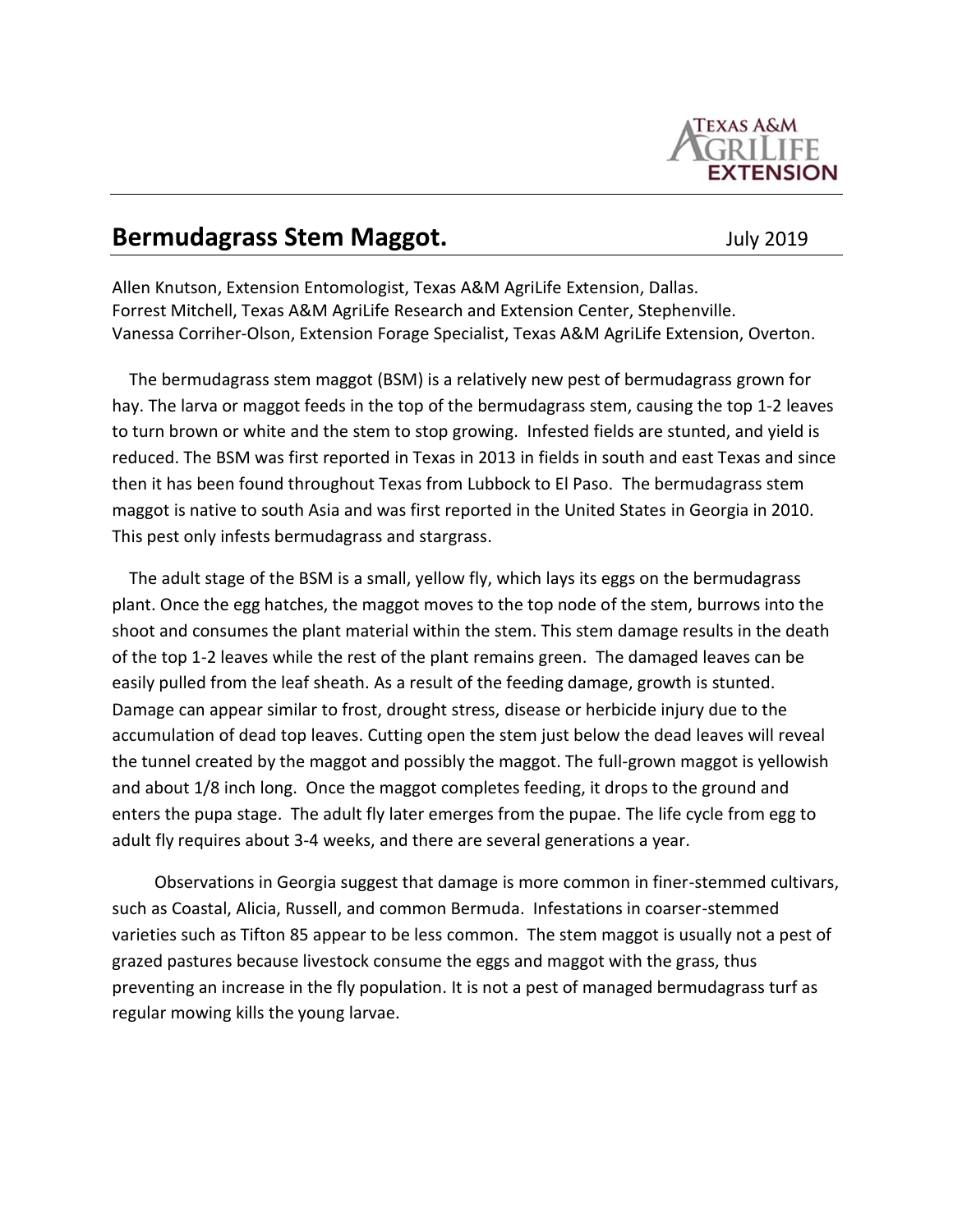## Management.

 Forage breeders are investigating Bermudagrass hybrids that have genetic resistance to Bermudagrass stem maggot infestation. Until they are available, insecticides are the sole means of controlling Bermudagrass stem maggot. Insecticides applied to the foliage kill adult flies, thereby reducing egg deposition, and may kill young maggots before they tunnel into the stem. Currently, there are three insecticides specifically labeled for control of Bermudagrass stem maggot adults (Table 1). However, no insecticides labeled for pastures and hay will kill larvae inside the stem.

 There are two options for using insecticides to manage Bermudagrass stem maggot 1) insecticide treatment only or 2) early harvest followed by an insecticide treatment.

1. Insecticide treatment only. Recent field research in Texas found that for each one percentage of stems damaged by Bermudagrass, there was a yield loss of 8.9 lbs. of grass per acre. This research was used to develop guidelines on when an insecticide should be applied based upon the cost of control and value of the hay (Table 2). To use these guidelines, it is necessary to estimate the percentage of grass stems with stem maggot damage in the field. This is done by cutting a handful of grass at the base of the stems and carefully examining 50 stems at random for stem maggot damage. Set aside the damaged stems and once 50 stems have been examined, calculate the percent of damaged stems in the sample of 50 stems. Repeat this at 5-10 locations throughout the field and calculate the average stem damage for the field.

 Then determine the treatment threshold using Table 2. Across the top, select your cost of insecticide treatment (cost of application plus insecticide and adjuvants). On the left, select the value of the hay. Where this row and this column meet is the treatment threshold reported as percent of damaged stems. If the percent damaged stems in you field is greater than this value, an insecticide treatment would result in a positive economic return. If your field infestation is less than this value from the table, then the infestation is not economically important. However, the infestation may increase with time so sample again the following week.

 As an example, if your cost of insecticide treatment is \$12 per acre and the hay value is \$140 per ton, then the treatment threshold from Table 2 is 16% of the stems with stem damage. If your field samples averaged 16% or more damage, then the potential loss from stem maggot damage is greater than the cost of control, \$12.00/acre, and an insecticide treatment should be considered. If the field is near harvest, an early harvest, rather than insecticide treatment, is also an option. If your field averaged less than 16% in this example, then an insecticide treatment would not be justified. Sample again in a week.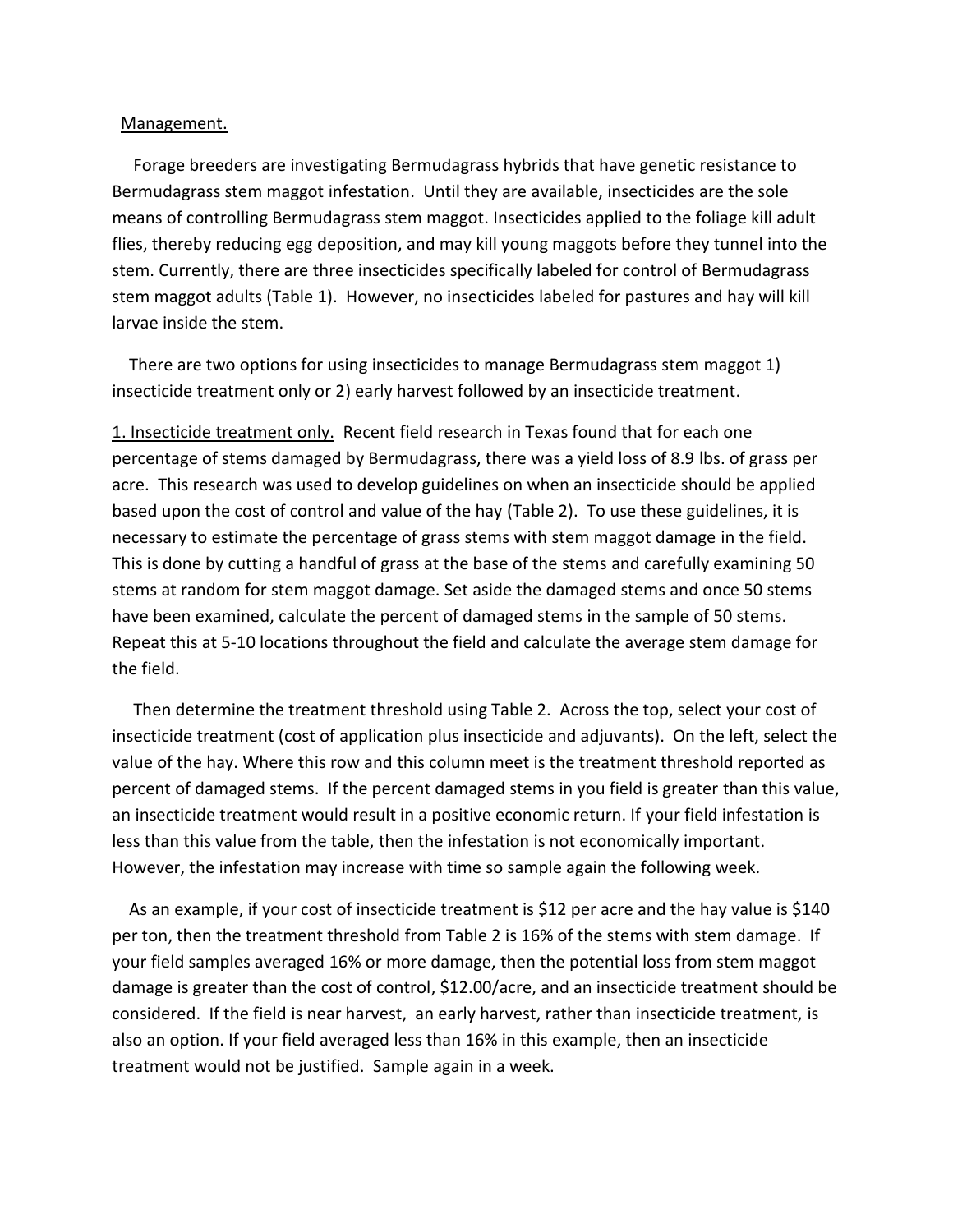2. Early harvest followed by an insecticide treatment. Recommendations developed in Georgia and Alabama suggest that if damage is found, proceed to harvest the crop as soon as weather conditions allow. This action is necessary if the field is heavily damaged as the damaged stems shade the lower nodes and prevent the growth of new shoots. The stunted field essentially stops growing and forage accumulation ceases. Thus, even treating with an insecticide may not be sufficient to allow the crop to begin growing again. By cutting and removing the damaged crop, sunlight can reach the lower nodes and stimulate regrowth.

Maggots feeding in the stem will die once the crop is cut and dried for harvest. However, flies will emerge from pupae in the soil and re-infest the field. To protect the regrowth from infestation, apply a pyrethroid insecticide about 7 days after cutting to kill adult flies. If the infestation is extensive, a second application 5-7 days later should be considered.

**Table 1. Insecticides labeled for control of Bermudagrass stem aggot. Follow label directions.**

| <b>Active Ingredient</b> | Insecticide        | Pre-grazing      | <b>Pre-harvest interval</b> |  |
|--------------------------|--------------------|------------------|-----------------------------|--|
|                          |                    | interval in days | for hay                     |  |
| gamma-cyhalothrin        | Declare            |                  | 7 days                      |  |
| chlorantraniliprole +    | <b>Besiege</b>     |                  |                             |  |
| lambda-cyhalothrin       |                    |                  |                             |  |
| zeta-cypermethrin        | <b>Mustang Max</b> |                  |                             |  |

Treatment with these insecticides will only kill adults and not larvae feeding inside the stem.

| Table 2. Treatment thresholds for Bermudagrass stem maggot as percent of injured stems for |
|--------------------------------------------------------------------------------------------|
| different hay values and costs of insecticide application.                                 |

| <b>Value of Hay</b>       | Cost of control, $$$ per acre |         |         |         |         |  |
|---------------------------|-------------------------------|---------|---------|---------|---------|--|
| \$ per pound (\$ per ton) | \$10.00                       | \$12.00 | \$14.00 | \$16.00 | \$18.00 |  |
| $$0.09$ (\$ 180)          | 10                            | 12      | 14      | 16      | 18      |  |
| $$0.07$ (\$ 140)          | 14                            | 16      | 18      | 22      | 24      |  |
| $$0.05$ (\$ 100)          | 18                            | 22      | 26      | 29      | 33      |  |
| $$0.03$ (\$60)            | 29                            | 34      | 40      | 46      | 51      |  |

Note: The treatment thresholds shown here are calculated at 0.8 X economic injury levels as reported in A. Knutson and F. Mitchell, 2019. Economic injury levels for Bermudagrass stem maggot. J. Economic Entomology. This reduction allows for the time needed to apply the insecticide to prevent an increasing infestation from reaching the economic injury level and also accounts for those infested stems in which the damage is not yet evident.